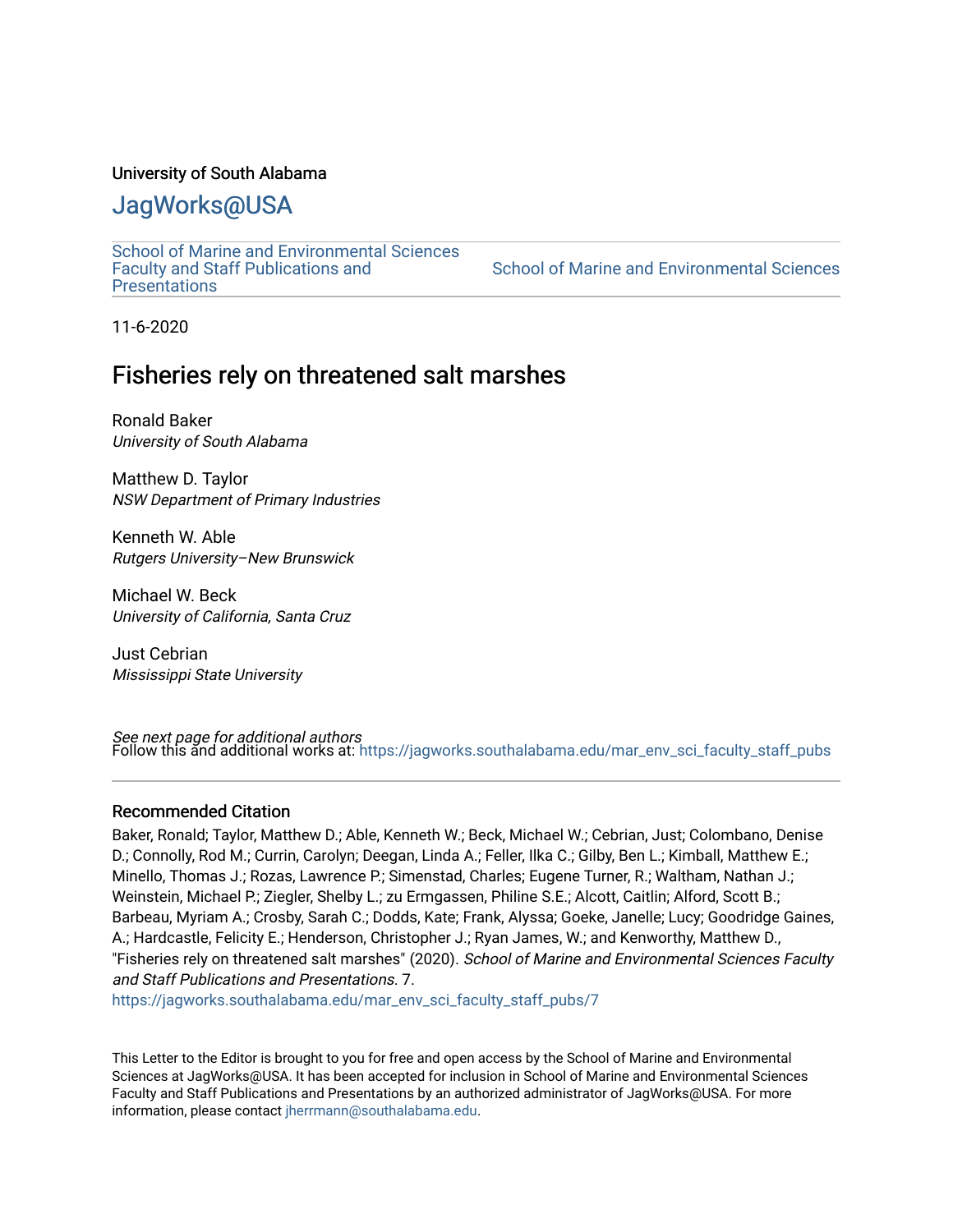#### Authors

Ronald Baker, Matthew D. Taylor, Kenneth W. Able, Michael W. Beck, Just Cebrian, Denise D. Colombano, Rod M. Connolly, Carolyn Currin, Linda A. Deegan, Ilka C. Feller, Ben L. Gilby, Matthew E. Kimball, Thomas J. Minello, Lawrence P. Rozas, Charles Simenstad, R. Eugene Turner, Nathan J. Waltham, Michael P. Weinstein, Shelby L. Ziegler, Philine S.E. zu Ermgassen, Caitlin Alcott, Scott B. Alford, Myriam A. Barbeau, Sarah C. Crosby, Kate Dodds, Alyssa Frank, Janelle Goeke, Lucy, A. Goodridge Gaines, Felicity E. Hardcastle, Christopher J. Henderson, W. Ryan James, and Matthew D. Kenworthy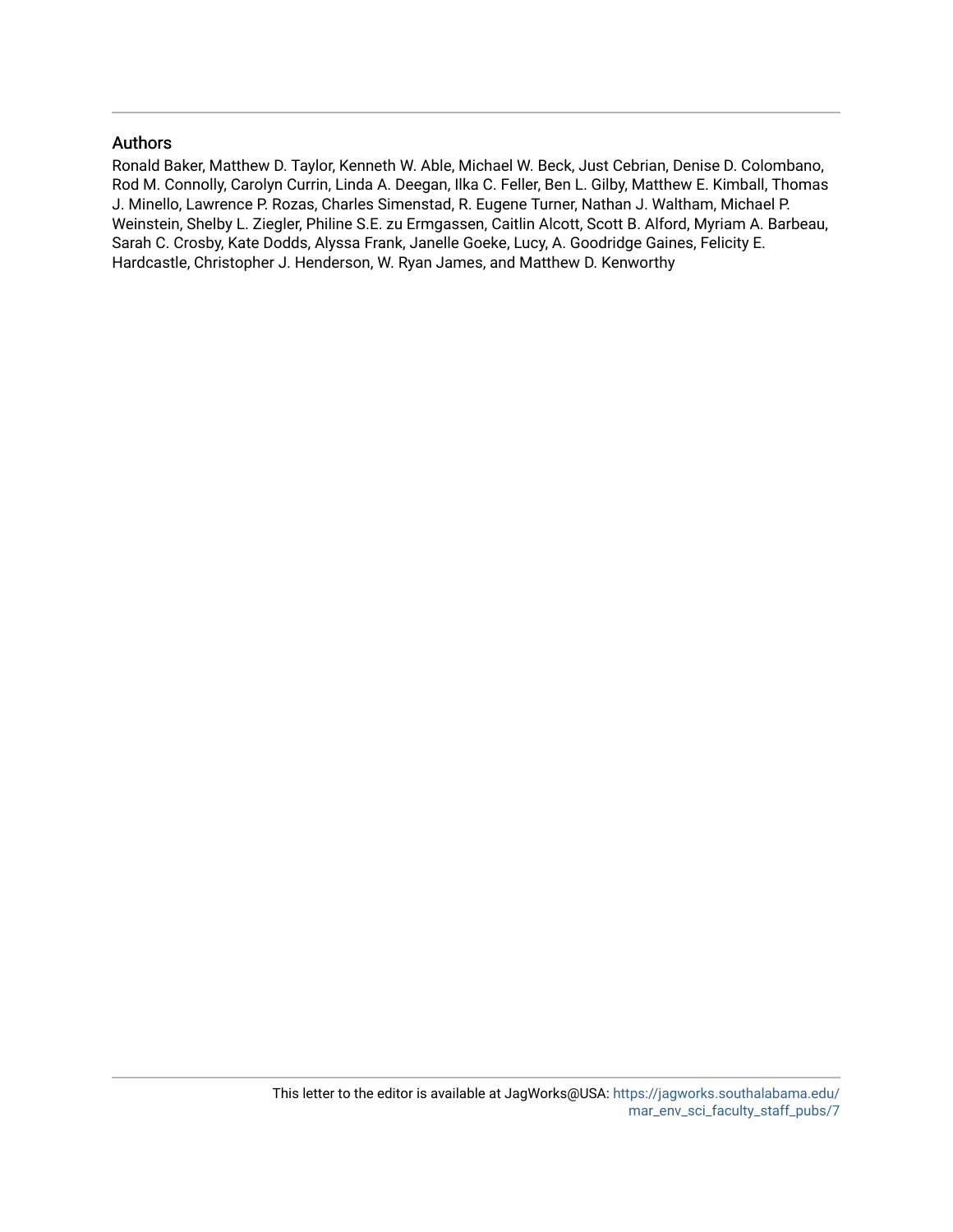

The Oriental stork (*Ciconia boyciana*) is threatened by human activities in its migratory stopover points in China.

#### *Edited by* **Jennifer Sills**

## **Aquaculture jeopardizes migrating Oriental storks**

The Oriental stork (*Ciconia bouciana*), once the most common bird of the Far East, is now listed in Appendix I of the Convention on International Trade in Endangered Species of Wild Fauna and Flora (CITES) and classified as Endangered on the International Union for Conservation of Nature's (IUCN's) Red List (*1*, *2*). Over the past few decades, illegal poaching, habitat loss, and environmental pollution have caused a decline in the Oriental stork population in its Northeast Asian breeding grounds (*3*). Fewer than 3000 individuals remained worldwide by 2018 (*2*). The Oriental stork now faces a severe survival threat at migratory stopover sites in China's Bohai coastal region, where human disturbances drive habitat degradation (*4*).

The Qilihai and Caofeidian wetland reserves, located north of the Bohai Bay, are the most important stopover sites for the Oriental stork (*5*). More than 2000 individuals refuel in these wetlands during their fall migration (*6*). However, large areas of these reserves (including about 80 to 90% of the Caofeidian wetland) have been leased to aquacultural farmers to create fishponds (*7*). The farmers dislike foraging storks and often try to scare them away with firecrackers (*4*). For aquaculture, wetlands are maintained at a relatively high water level, which makes foraging difficult for storks

and prevents them from finding enough food (*4*). As a result, the storks relocate to private fishponds, where they face an increased risk of poisoning and poaching. In 2019, 19 storks were poisoned in the Qilihai and Caofeidian wetlands (*8*).

 The Oriental stork has been categorized as a terrestrial species under state protection (with a beneficial, economic, or scientific value) since 2000 (*9*), but the species' extremely limited population size indicates that this designation is not enough. To better protect the Oriental stork, the Chinese government is currently updating the special state protection list and changing the protection of this bird to the highest first-class level (*10*). In addition, immediate habitat restoration is required. Fishponds in protected areas must be restored to natural wetlands to create favorable living conditions and reverse population decline. Local governments should rapidly formulate eco-compensation measures and publicize wildlife protection to mediate human-bird conflicts. Only by taking action to protect this species and its habitat can we prevent its looming extinction.

#### Yanfeng Sun<sup>1,2</sup>, Liqiang Du<sup>3</sup>, Yuan Yin<sup>2</sup>, Yuefeng Wu<sup>2</sup>, Aijun Cai<sup>3</sup>, Dongming Li<sup>2\*</sup> <sup>1</sup>Ocean College, Hebei Agricultural University, Qinhuangdao 066000, China. <sup>2</sup>Key Laboratory of Animal Physiology, Biochemistry and Molecular Biology of Hebei Province, College of Life Sciences, Hebei Normal University, Shijiazhuang 050024, China. <sup>3</sup>College of Marine Resources & Environment, Hebei Normal University of Science & Technology, Qinhuangdao 066600, China. \*Corresponding author. Email: lidongming@hebtu.edu.cn

#### **REFERENCES AND NOTES**

- 1. CITES, "Appendices" (2020); https://cites.org/eng/ app/appendices.php.
- 2. BirdLife International, "*Ciconia boyciana*" (IUCN Red List of Threatened Species, 2018).
- 3. Y. Yamada *et al*., *Ecol. Res*. 34, 277 (2019).
- 4. IUCN Commission on Environmental, Economic, and Social Policy, "A reflection on protected areas in serving wildlife migration: Endangered Oriental storks"  $(2019)$
- 5. W. Peng *et al*., *Int. J. Ecol*. 9, 108 (2020) [in Chinese]. 6. Z. J. Zhao, *Avifauna of China* (Jilin Science and
- Technology Press, vol. 1, 2001) [in Chinese].
- 7. " Ninety percent of Caofeidian wetland was outsourced and turned into fishponds" [China Biodiversity Conservation and Green Development Foundation (CBCGDF), 2019].
- 8. "In-depth analysis of 'murder' on the journey: What's behind the continuous death of Oriental white stork? Is it a 'gang' crime?" (CBCGDF, 2019); www.cbcgdf.org/ NewsShow/4854/10817.html [in Chinese].
- 9. National Forestry and Grassland Administration, Government of China, "Lists of terrestrial wildlife under state protection, which are beneficial or of important economic or scientific value" (2000); www.forestry.gov. cn/main/3954/content-959027.html [in Chinese].
- 10. National Forestry and Grassland Administration, Government of China, "List of wildlife under special state protection (draft)" (2020); www.forestry.gov.cn/ main/153/20200619/092731170435586.html [in Chinese].

10.1126/science.abf2089

## **Indigenous rights to Patagonia's Guafo island**

In September, private investors put 20,000-ha Guafo island up for sale for US \$20 million (*1*). The island, located in northern Chilean Patagonia, is a stronghold of unique biodiversity (*2*, *3*) and a biocultural heritage site for Patagonia Indigenous groups and the country (*4*). The owners bought the island a decade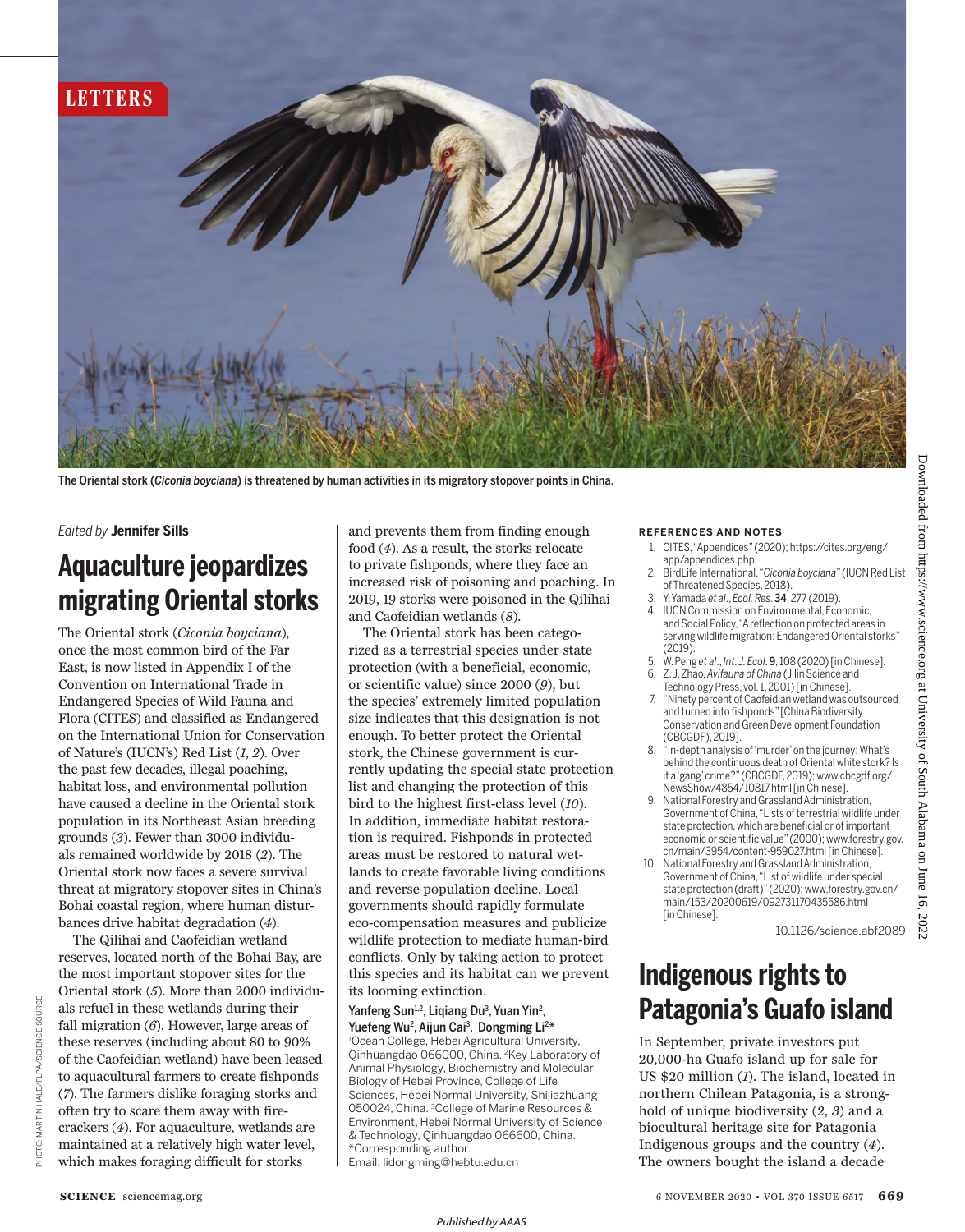ago with plans to conduct coal mining operations (*1*), but after Chile made a climate change commitment to become carbon neutral by 2050 (*5*), the difficulty obtaining mining permits made them rethink their investment. The Chilean government should protect these valuable ecosystems by deeding the island to the Indigenous people who claim it.

The challenges facing Guafo island are emblematic of environmental problems throughout Patagonia. A growing exotic salmon aquaculture industry has brought about environmental degradation (*6*). Climate change–induced drought has led to harmful algal blooms (*6*, *7*) that may have contributed to the stranding of hundreds of endangered Sei whales (*8*). Terrestrial ecosystems face increasing tensions from tourist developments, a growing human population, peat bog degradation, exotic species invasion, and climate change (*6*), which threatens glacial freshwater reserves (*9*) and increases the likelihood of fires (*6*).

Disrespecting Indigenous peoples' heritage in Patagonia threatens the region's biodiversity. Degrading the capacity of carbon sequestration in forest soils, peatbogs, and kelp forests (*6*) and disrupting the carbon sequestration processes fostered by large whales and other marine vertebrates (*10*) will initiate a perfect storm of increasing warming and ecosystem degradation with global consequences. It is incumbent upon the Chilean government to set an example for Patagonian policy by protecting Guafo island and its surrounding seascapes, requiring that the salmon industry withdraw operations from protected waters, and giving Indigenous people the rights to their ancestral lands. In 2008, Chile passed the Mapuche-Lafkenche Marine and Coastal Areas for Indigenous Peoples (MCAIP) law (*11*). The legislation enables the allocation and administration of coastal marine areas to Indigenous communities, who can ensure the sustainability and conservation of marine resources and ecosystems. There is already an MCAIP claim for Guafo island

by Indigenous communities from nearby Chiloé island (*12*), the "Wafo Wapi ancestral land for conservation." The Chilean government should support this claim.

#### Pablo A. Marquet<sup>1,2\*</sup>, Juan Carlos Castilla<sup>1</sup>, Aurora Gaxiola<sup>1,2</sup>, Rodrigo Hucke-Gaete<sup>3</sup>, Alfredo Pena-Vega<sup>4</sup>

<sup>1</sup>Departamento de Ecología, Facultad de Ciencias Biológicas, Pontificia Universidad Católica de Chile, CP 8331150, Santiago, Chile. <sup>2</sup> Instituto de Ecología y Biodiversidad (IEB), Santiago, Chile. <sup>3</sup>Programa Austral Patagonia, Instituto de Ciencias Marinas y Limnológicas, Universidad Austral de Chile, Campus Isla Teja, Valdivia, Chile. <sup>4</sup>Ecole des Hautes Etudes en Sciences Sociales/ Centre National de la Recherche Scientifique Institut Interdisciplinaire d'Anthropologie du Contemporain, Paris, France.

\*Corresponding author. Email: pmarquet@bio.puc.cl

#### **REFERENCES AND NOTES**

- 1. D. Collyns, "Activists outraged that sacred Chilean island is listed for sale for \$20m," *The Guardian* (2020).
- 2. R. Hucke-Gaete, L. P. Osman, C. A. Moreno, K. P. Findlay, D. K. Ljungblad, *Proc. R. Soc. London Ser. B*. 271, S170 (2004).
- 3. R. Reyes-Arriagada, P. Campos-Ellwanger, R. P. Schlatter, C. Baduini, *Biodivers Conserv*. 16, 913 (2007).
- 4. R. Álvarez, M. Navarro, in *Conservando el Mar de Chiloé, Palena, y Guaitecas*, R. Hucke-Gaete, P. Lo Moro, J. Ruiz, Eds. (Universidad Austral de Chile, 2010), pp. 65–123 [in Spanish].
- 5. Climate Action Tracker, Chile, Pledges and Targets (2020); https://climateactiontracker.org/countries/ chile/pledges-and-targets/.
- 6. P. A. Marquet *et al*., Eds., "Biodiversidad y cambio climático en Chile: Evidencia científica para la toma de decisiones" (Comité Científico COP25; Ministerio de Ciencia, Tecnología, Conocimiento e Innovación, 2019) [in Spanish].
- 7. J. León-Muñoz, M. A. Urbina, R. Garreaud, J. L. Iriarte, *Sci. Rep.* 8, 1330 (2018).
- 8. V. Häussermann *et al*., *PeerJ*. 5, e3123 (2017).
- 9. M. Rodell *et al*., *Nature* 557, 651 (2018).
- 10. S. Lutz, R. Barnes, T. Kurvitis, "Fish carbon: Exploring marine vertebrate carbon services" (GRID-Arendal, Arendal, Norway, 2014), p. 36.
- 11. L. Hiriart-Bertrand, J. Silva, S. Gelcich, *Ocean Coast. Manag*. 193, 105233 (2020).
- 12. F. Araos *et al*., *Coast. Manag*. 48, 289 (2020).

10.1126/science.abf1962

## **Fisheries rely on threatened salt marshes**

Salt marsh ecosystems and the seascapes in which they are embedded serve as critical habitats for species harvested by fisheries (*1*), which provide food and

## **NEXTGEN VOICES: SUBMIT NOW Defining events of 2020**

Add your voice to *Science*! Our new NextGen Voices survey is now open: What new word or phrase would you add to the dictionary to help scientists explain the events of 2020 to future generations?

#### To submit, go to www.sciencemag.org/nextgen-voices

Deadline for submissions is 20 November. A selection of the best responses will be published in the 1 January 2021 issue of *Science*. Anonymous submissions will not be considered.

economic security for hundreds of millions of people (*2*). Historical marsh losses coupled with increasing pressures from coastal development and climate change place these intertidal ecosystems and surrounding uplands under growing threat (*3*). Preventing further losses of salt marshes and associated fisheries production will require greater public awareness and difficult choices in coastal policy and management, underpinned by greater understanding of marsh function.

Quantifying the value of salt marsh habitat to fisheries production is challenging. Many fisheries species feed and shelter in the salt marsh only as juveniles, and it is difficult to assess the marsh's effect once they have moved to a new location (*1*). It is also unclear how marsh landscape fragmentation under sea level rise will affect fisheries; it may boost fishery production, at least temporarily (*4*), but it could also disrupt food web processes that support fisheries (*5*).

Projections of marsh expansion offer hope (*6*) but are largely dependent on changes in coastal watershed management. For instance, human development may prevent marshes from migrating upland with sea level rise and thus lead to marsh drowning (*7*). Adequate sediment supply is also essential for marsh resilience, but many coastal areas in the world are sediment-starved (*8*). Much effort has been made to restore natural riverine flow and other sources of sediment delivery into marshes, although such efforts may have negative impacts on the very fisheries these marshes support (*9*).

To design effective policies for salt marsh restoration and conservation that protect fisheries production, we need to better understand the role of salt marshes. Researchers should continue to explore the fundamental linkages between salt marshes and fisheries (*10*), the marsh habitat value within the context of the interconnected and increasingly urbanized mosaic of coastal ecosystems, and the value of salt marshes created by upland transgression and active engineering. Restoration and conservation planning must take a longterm view that specifically recognizes sea level rise and its interaction with other anthropogenic stressors.

Ronald Baker<sup>1\*</sup>, Matthew D. Taylor<sup>2</sup>, Kenneth W. Able<sup>3</sup>, Michael W. Beck<sup>4</sup>, Just Cebrian<sup>5</sup>, Denise D. Colombano<sup>6</sup>, Rod M. Connolly<sup>7</sup>, Carolyn Currin<sup>8</sup>, Linda A. Deegan<sup>9</sup>, Ilka C. Feller<sup>10</sup>, Ben L. Gilby<sup>11</sup>, Matthew E. Kimball $^{12}$ , Thomas J. Minello $^{13}$ , Lawrence P. Rozas<sup>14</sup>, Charles Simenstad<sup>15</sup>, R. Eugene Turner<sup>16</sup>, Nathan J. Waltham<sup>17</sup>, Michael P. Weinstein<sup>18</sup>, Shelby L. Ziegler<sup>19</sup>, Philine S.E. zu Ermgassen<sup>20</sup>, Caitlin Alcott<sup>21</sup>, Scott B. Alford<sup>22</sup>, Myriam A. Barbeau<sup>23</sup>, Sarah C. Crosby<sup>24</sup>, Kate Dodds<sup>25</sup>, Alyssa Frank<sup>1</sup>, Janelle Goeke<sup>26</sup>, Lucy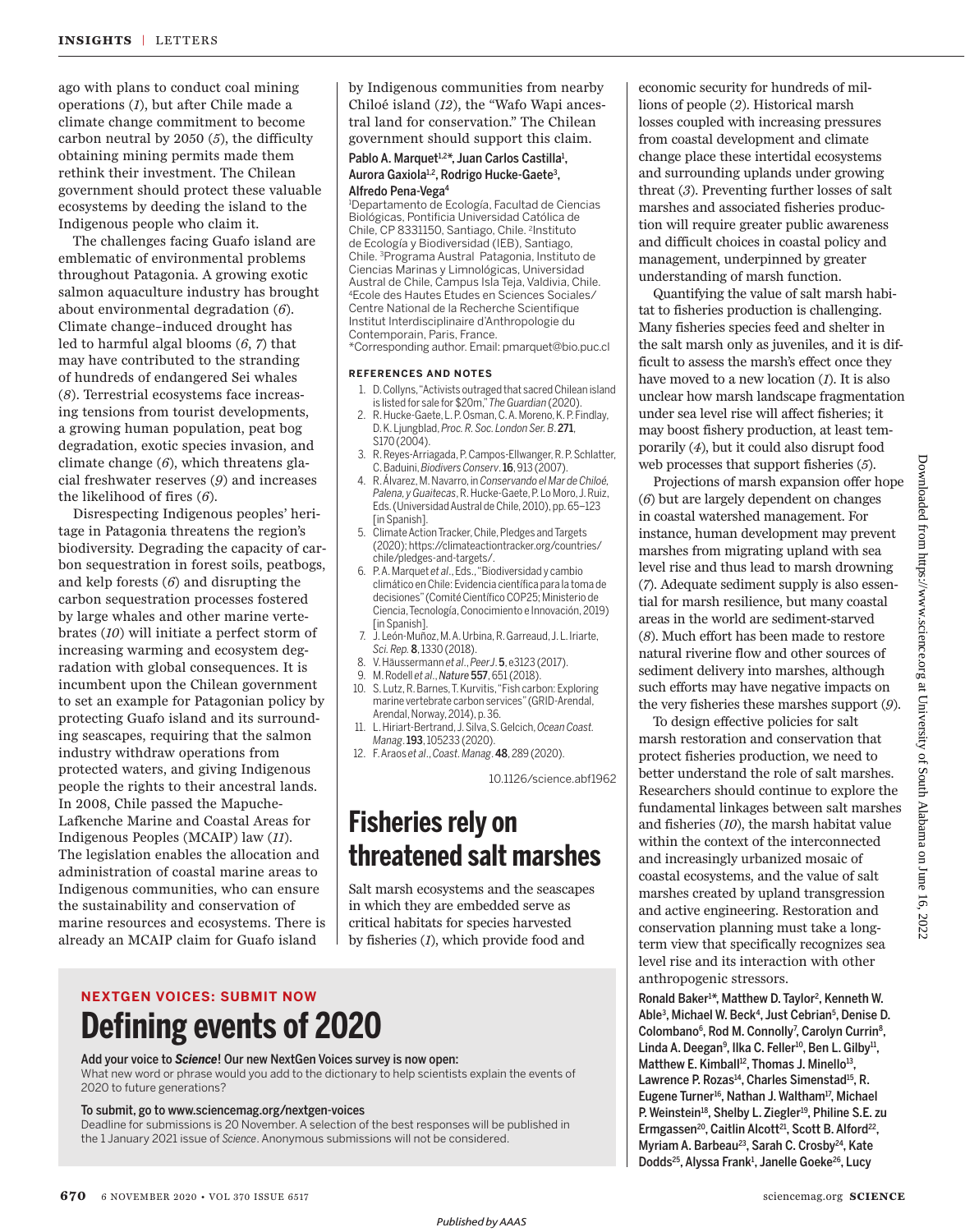A. Goodridge Gaines<sup>11</sup>, Felicity E. Hardcastle<sup>11</sup>, Christopher J. Henderson<sup>11</sup>, W. Ryan James<sup>27</sup>, Matthew D. Kenworthy<sup>28</sup>, Justin Lesser<sup>27</sup>, Debbrota Mallick<sup>1</sup>, Charles W. Martin<sup>22</sup>, Ashley E. McDonald<sup>26</sup>, Catherine McLuckie<sup>29</sup>, Blair H. Morrison<sup>1</sup>, James A. Nelson<sup>27</sup>, Gregory S. Norris<sup>23</sup>, Jeff Ollerhead<sup>30</sup>, James W. Pahl<sup>31</sup>, Sarah Ramsden<sup>1</sup>, Jennifer S. Rehage<sup>32</sup>, James F. Reinhardt<sup>33</sup>, Ryan J. Rezek<sup>34</sup>,

L. Mark Risse<sup>35</sup>, Joseph A.M. Smith<sup>36</sup>, Eric L. Sparks<sup>37,38</sup>, Lorie W. Staver<sup>39</sup>

<sup>1</sup>Department of Marine Sciences, University of South Alabama, Dauphin Island Sea Lab, Dauphin Island, AL 36528 USA. <sup>2</sup>Port Stephens Fisheries Institute, New South Wales Department of Primary Industries, Nelson Bay, NSW 2315, Australia. <sup>3</sup>Department of Marine and Coastal Sciences, Rutgers, State University of New Jersey, New Brunswick, NJ 08901, USA. <sup>4</sup> Institute of Marine Sciences, University of California, Santa Cruz, CA 95062, USA. <sup>5</sup>Northern Gulf Institute, Mississippi State University, Stennis Space Center, MS 39529, USA. <sup>6</sup>Department of Environmental Science, Policy, and Management, University of California, Berkeley, Berkeley, CA 94720, USA. <sup>7</sup>Australian Rivers Institute–Coast & Estuaries, School of Environment and Science, Griffith University, Gold Coast, QLD 4222, Australia. <sup>8</sup>National Oceanic and Atmospheric Administration (NOAA) National Centers for Coastal Ocean Science, Beaufort, NC 28516, USA. <sup>9</sup>Woodwell Climate Research Center, Falmouth, MA 02540, USA.<sup>10</sup>Smithsonian Environmental Research Center, Edgewater, MD 21037, USA. <sup>11</sup>School of Science and Engineering, University of the Sunshine Coast, Maroochydore, QLD 4558, Australia. <sup>12</sup>Baruch

Marine Field Laboratory, University of South Carolina, Georgetown, SC 29442, USA. <sup>13</sup>NOAA Fisheries, Southeast Fisheries Science Center, Galveston, TX 77551, USA.<sup>14</sup>NOAA Fisheries, Estuarine Habitats and Coastal Fisheries Center, Lafayette, LA 70506, USA. <sup>15</sup>School of Aquatic and Fishery Sciences, University of Washington, Seattle, WA 98195-5020, USA.<sup>16</sup>Department of Oceanography and Coastal Sciences, Louisiana State University, Baton Rouge, LA 70803, USA. <sup>17</sup>Centre for Tropical Water and Aquatic Ecosystem Research, and Marine Data Technologies Hub, College of Science and Engineering, James Cook University, Townsville, QLD, 4811, Australia. <sup>18</sup>New Jersey Marine Sciences Consortium, Fort Hancock, Sandy Hook, NJ 07043, USA. <sup>19</sup>Moss Landing Marine Laboratories, Moss Landing, CA 95039, USA. <sup>20</sup>Changing Oceans Group, School of Geosciences, Grant Institute,<br>University of Edinburgh, EH9 3FE, UK. <sup>21</sup>Interfluve, Hood River, OR 97031 USA. <sup>22</sup>University of Florida, Institute of Food and Agricultural Sciences, Nature Coast Biological Station, University of Florida, Cedar Key, FL 32625 USA. <sup>23</sup>Department of Biology, University of New Brunswick, Fredericton, NB E3B 5A3, Canada. <sup>24</sup>Harbor Watch, Earthplace, Inc., Westport, CT 06880, USA. <sup>25</sup>Department of Biological Sciences, Macquarie University, Sydney, NSW<br>2109, Australia. <sup>26</sup>Department of Marine Biology, Texas A&M University at Galveston, Galveston, TX 77554, USA. <sup>27</sup>Department of Biology, University of Louisiana at Lafayette, Lafayette, LA 70504, USA. <sup>28</sup>Department of Marine and Environmental Sciences, Savannah State University, Savannah, GA 31404, USA. <sup>29</sup>Department of Environmental Science and Management, University of Newcastle, Ourimbah, NSW 2258, Australia. 30Geography and Environment Department, Mount Allison University, Sackville, NB E4L 1E4, Canada. <sup>31</sup>Louisiana Coastal Protection and Restoration Authority, Baton Rouge, LA 70802, USA. 32Institute of Environment, Florida International University, Miami, FL 33199, USA. <sup>33</sup>NOAA Fisheries, Restoration Center, Silver Spring, MD 20910, USA. <sup>34</sup>Department of Earth and Environment, Institute of Environment, Florida International University, Miami, FL 33199, USA. <sup>35</sup>University of Georgia Marine Extension and Georgia Sea Grant,<br>Athens, GA 30602, USA. <sup>36</sup>U.S. Fish and Wildlife Service, Galloway, NJ, 08205, USA. <sup>37</sup>Coastal Research and Extension Center, Mississippi State University, Biloxi, MS 39532, USA. <sup>38</sup>Mississippi Alabama Sea Grant Consortium, Ocean Springs, MS 39564, USA. <sup>39</sup>University of Maryland Center for Environmental Science, Horn Point Laboratory, Cambridge, MD 21617, USA.

\*Corresponding author. Email: rbaker@disl.org

#### **REFERENCES AND NOTES**

- 1. M. W. Beck *et al*., *Bioscience* 51, 633 (2001).
- 2. J. C. Rice, S. M. Garcia, *ICES J. Mar. Sci*. 68, 1343 (2011).
- 3. K. B. Gedan, B. R. Silliman, M. D. Bertness, *Annu. Rev. Mar. Sci*. 1, 117 (2009).
- 4. E. J. Chesney, D. M. Baltz, R. G. Thomas, *Ecol. Appl*. 10, 350 (2000).
- 5. G. A. Hyndes *et al*., *Biol. Rev*. 89, 232 (2014).
- 6. M. Schuerch *et al*., *Nature* 561, 231 (2018).
- 7. J. Fitzsimons, M. W. Beck, L. Hale, K. Leo, C. Gillies, *Ocean*
- *Coast. Manag.*175, 180 (2019). 8. M. L. Kirwan *et al*., *Geophys. Res. Lett*. 37, L23401 (2010).
- 9. T. J. Mozdzer, E. B. Watson, W. H. Orem, C. Swarzenski, R.
- E. Turner, *Sci. Tot. Environ*. 743, 140420 (2020).
- 10. J. S. Lefcheck *et al*., *Conserv. Lett*. 12, e12645, (2019).

10.1126/science.abe9332

Downloaded from https://www.science.org at University of South Alabama on June 16, 2022Downloaded from https://www.science.org at University of South Alabama on June 16, 2022

#### **ScienceSignaling.org**

# **PUT YOUR RESEARCH OUT IN FRONT**

Submit your research: **cts.ScienceMag.org**

## **Science Signaling NAAAS**



Facebook: @ScienceSignaling